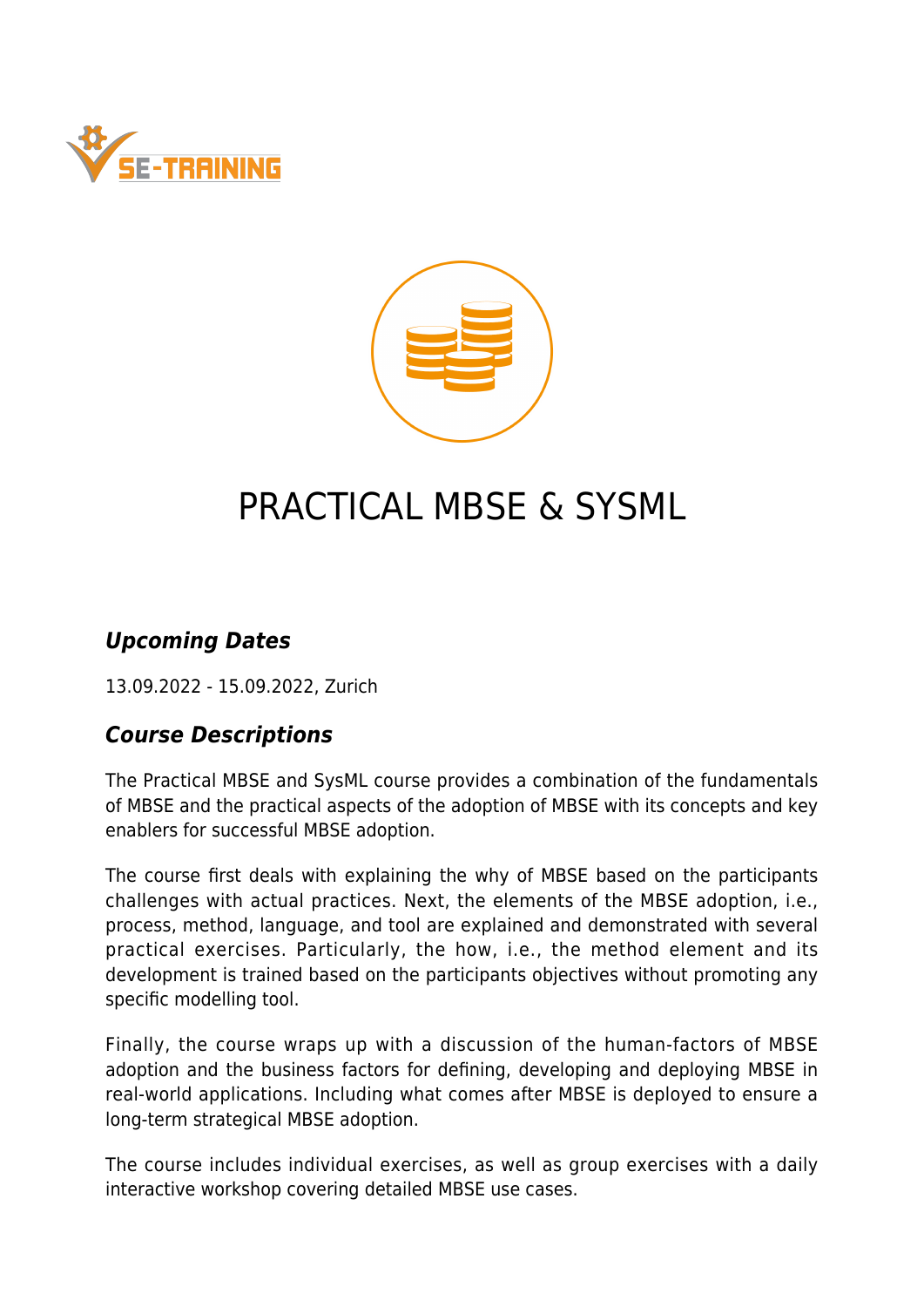The course can be attended exclusively at a Customer's site or in one of our regular external course venues, where there's a healthy mixture of engineers from different backgrounds.

No prior training is required.

## *Learning Outcomes*

- What is MBSE, modelling language, modelling method and modelling tool?
- SysML basic concepts, elements, relations, and diagrams
- Why should we use MBSE and how it manages system engineering challenges
- How to start with MBSE, what to do and what not to do
- How to develop or customize the aimed MBSE method
- The human-factor aspects related to MBSE adoption
- How to ensure the delivery of valuable and usable system models

## *Who Should Attend?*

All engineers, particularly systems and software engineers/architects or those who work with requirements, concept description, traceability and aim at improving how they analyse, design, and manage their systems.

All managers, particularly those who aim at deploying MBSE to reduce design time, improve product quality, manage complex products, save cost and ensure reusability.

## *Course Rates*

Early Bird Rates: 1,890 CHF. Regular Rates: 2,100 CHF

## *Duration*

3 days

*Delivered By*